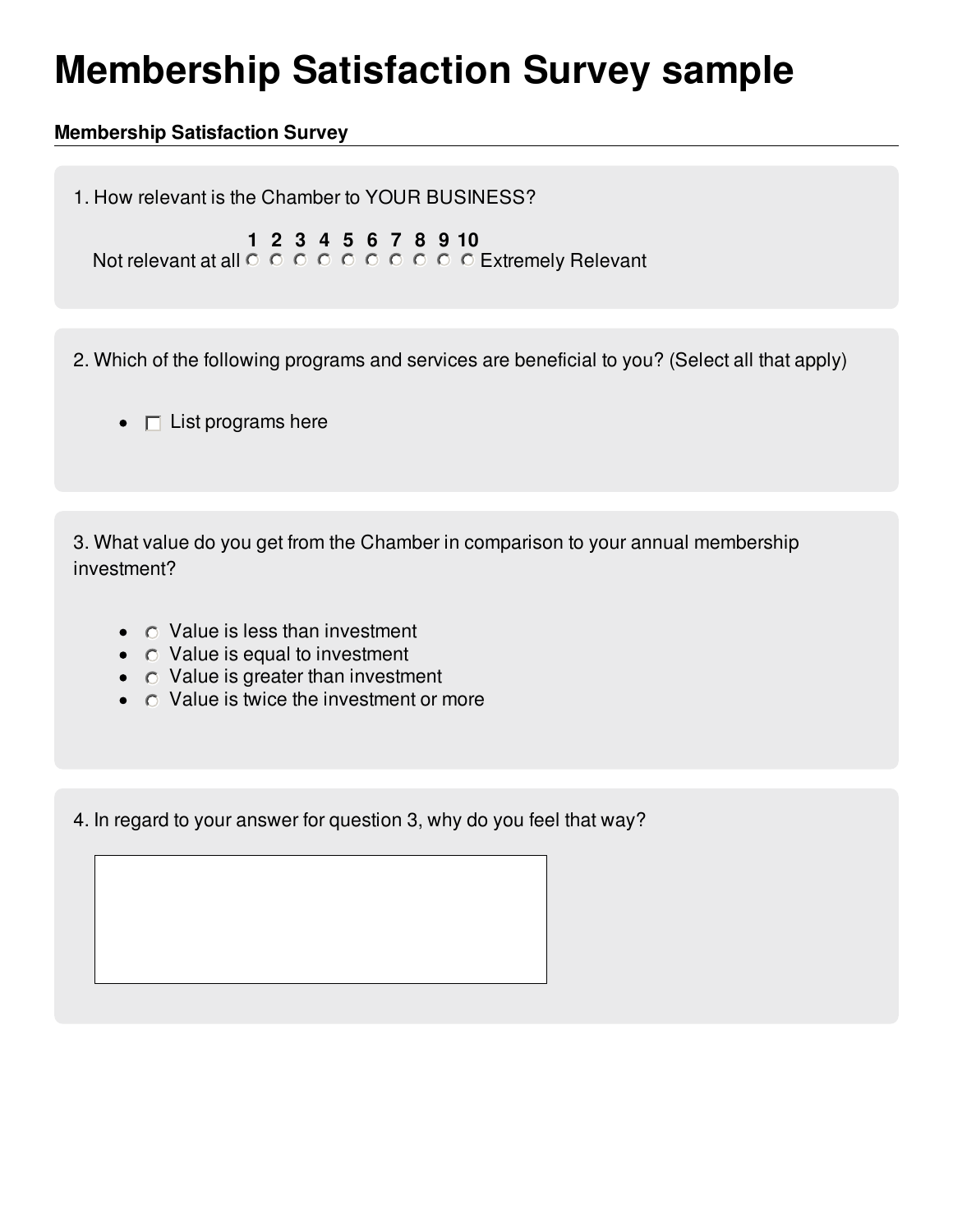5. Other than the economy, what would you say is the biggest challenge facing your business?

- $\bullet$   $\circ$  Taxes / Fees
- $\circ$  Employment issues / labor force issues
- $\bullet$   $\circ$  Local regulations
- $\bullet$   $\circ$  State regulations
- $\bullet$   $\circ$  Federal regulations
- $\bullet$   $\circ$  Profitability / Growth
- C Competition
- $\circ$  Legal exposure / liability concerns
- $\bullet$   $\circ$  Access to capital / financing
- $\bullet$   $\circ$  Other

6. How important is it to you that the Chamber be involved in creating a strong local/regional economy?

**1 2 3 4 5 6 7 8 9 10** Not important at all  $\circ \circ \circ \circ \circ \circ \circ \circ \circ \circ \circ$  Extremely important

7. How do you think the Chamber performs when it comes to creating a strong local/regional economy?

**1 2 3 4 5 6 7 8 9 10** Very Poorly  $\circ \circ \circ \circ \circ \circ \circ \circ \circ \circ$  Extremely Well

8.

What other things could the Chamber do to create a stronger local/regional economy for you to give their performance a higher ranking?

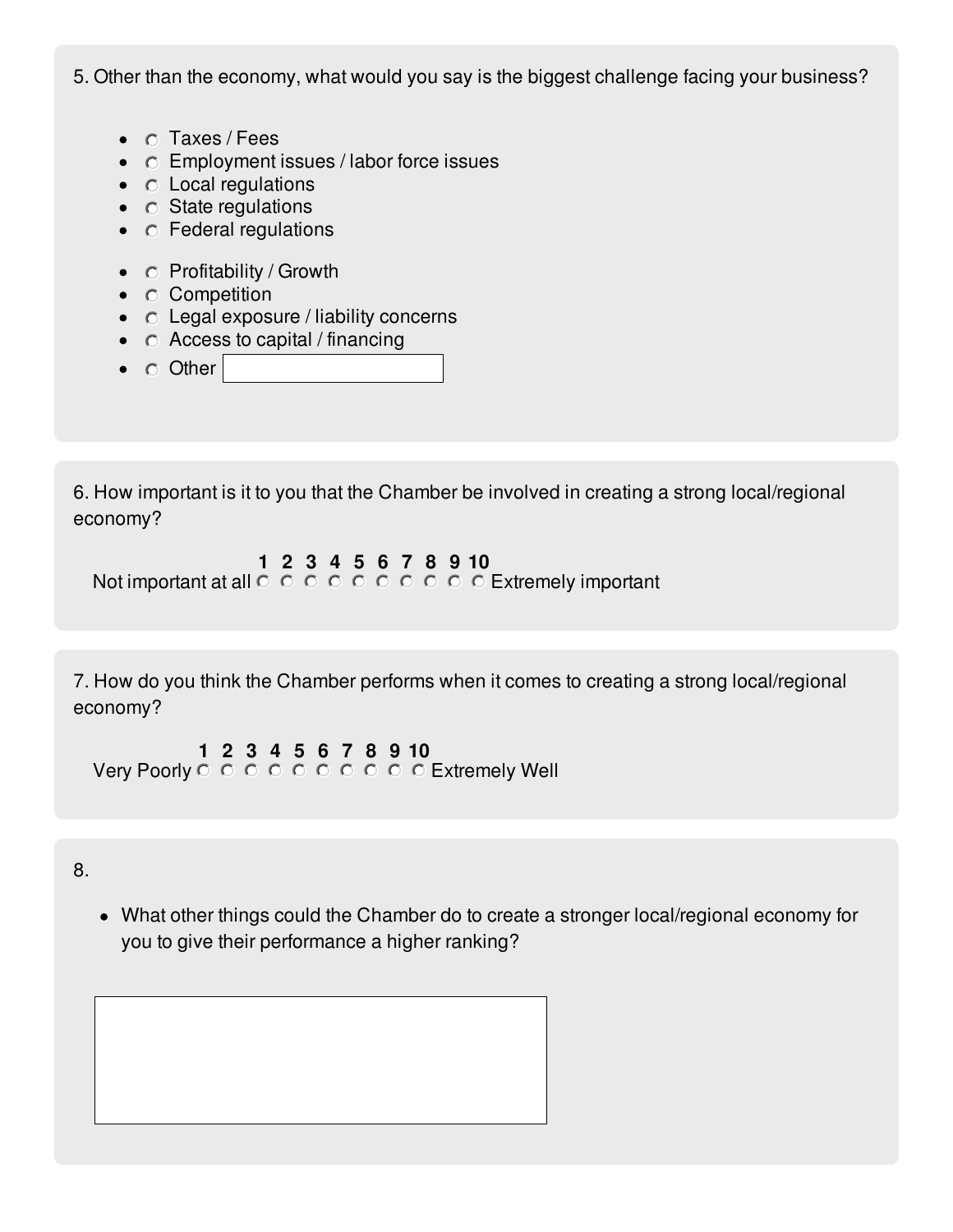9. How important is it to you that the Chamber be involved in representing the interest of businesses with government on issues that affect the business community?

**1 2 3 4 5 6 7 8 9 10** Not important at all  $\circ\,\circ\,\circ\,\circ\,\circ\,\circ\,\circ\,\circ\,\circ$  Extremely important

10. How do you think the Chamber performs when it comes to representing the interest of businesses with government on issues that affect the business community?

**1 2 3 4 5 6 7 8 9 10** Very Poorly © © © © © © © © © Extremely Well

11. What other things could the Chamber do in the area of representing the interest of businesses with government on issues that affect the business community for you to give their performance a higher ranking?

12. How important is it to you that the Chamber provide networking opportunities?

**1 2 3 4 5 6 7 8 9 10** Not important at all  $\circ\,\circ\,\circ\,\circ\,\circ\,\circ\,\circ\,\circ\,\circ$  Extremely important

13. How do you think the Chamber performs when it comes to providing networking opportunities?

**1 2 3 4 5 6 7 8 9 10** Very Poorly © © © © © © © © © Extremely Well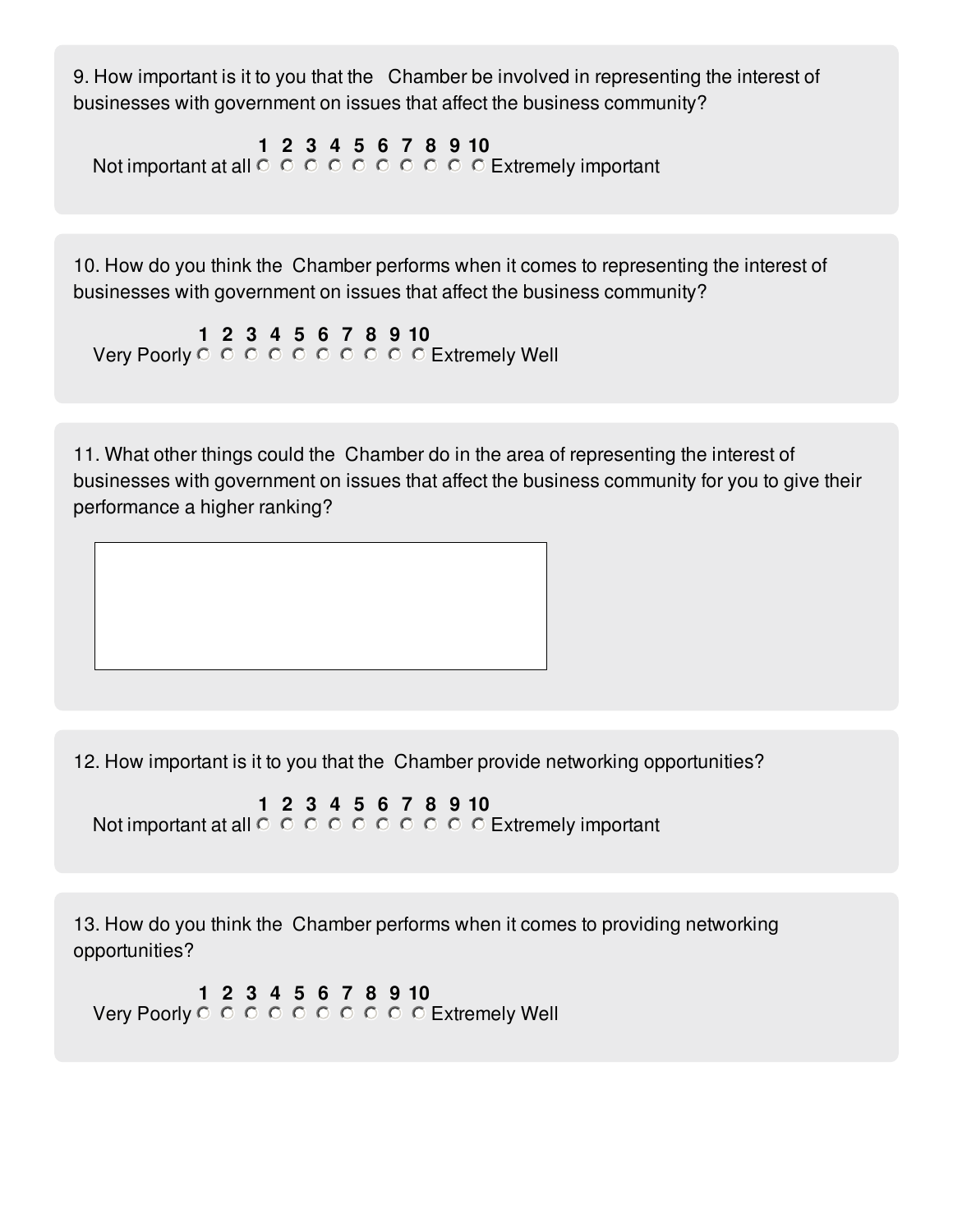14. What additional things could the Chamber do in providing networking opportunities for you to give their performance a higher ranking?

15. How important is it to you that the Chamber be involved in promoting the community?

**1 2 3 4 5 6 7 8 9 10** Not important at all  $\circ\,\circ\,\circ\,\circ\,\circ\,\circ\,\circ\,\circ\,\circ$  Extremely important

16. How do you think the Chamber performs when it comes to promoting the community?

**1 2 3 4 5 6 7 8 9 10** Very Poorly  $\circ \circ \circ \circ \circ \circ \circ \circ \circ \circ$  Extremely Well

17. What other things could the Chamber do to better promote the community for you to give their performance a higher ranking?

18. How important is it to you that the Chamber provide education and business resources?

**1 2 3 4 5 6 7 8 9 10** Not important at all  $\circ\,\circ\,\circ\,\circ\,\circ\,\circ\,\circ\,\circ\,\circ$  Extremely important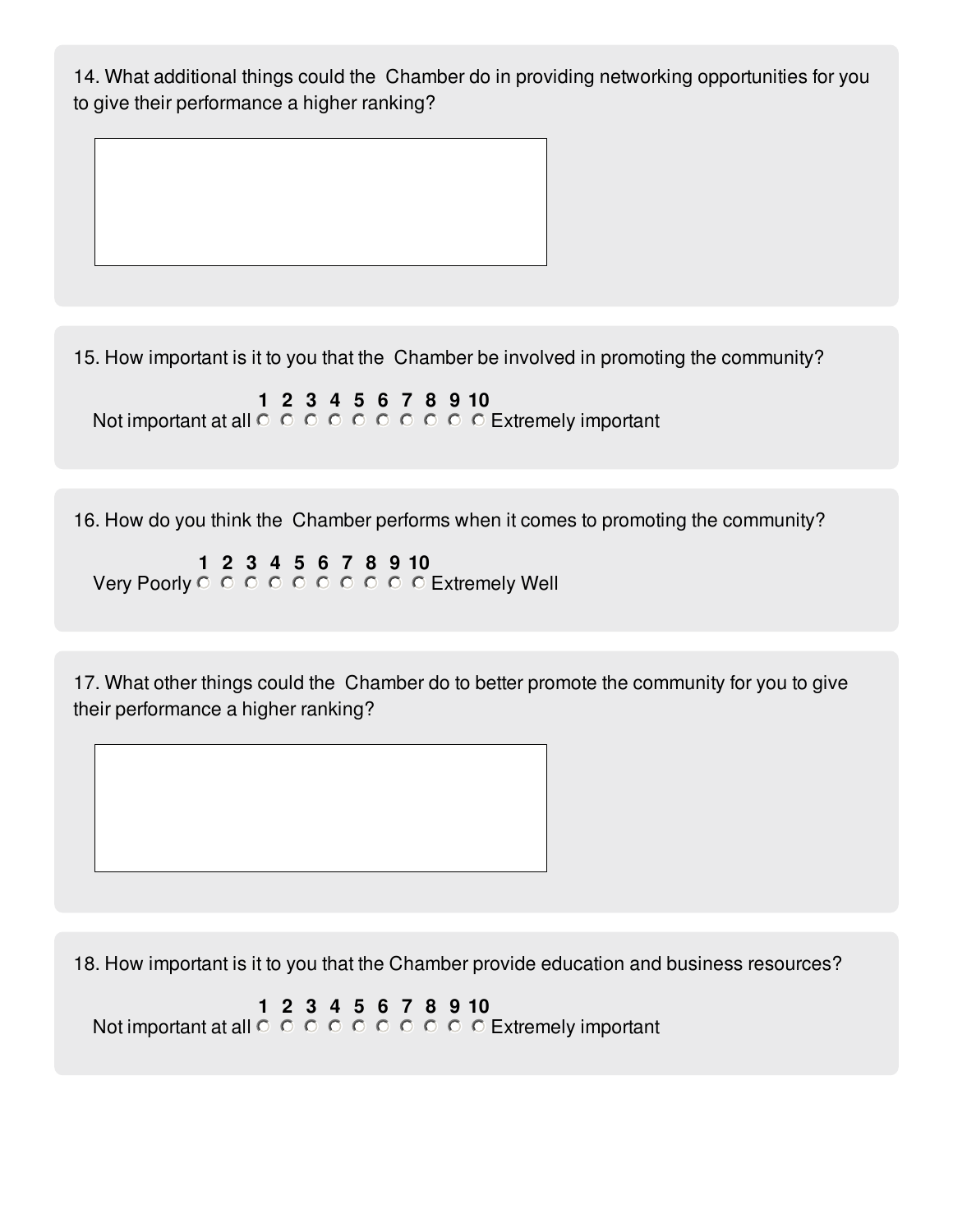19. How do you think the Chamber performs when it comes to providing education and business resources?

**1 2 3 4 5 6 7 8 9 10** Very Poorly © © © © © © © © © Extremely Well

20. What other things could the Chamber do in providing education and business resources for you to give their performance a higher ranking?

21. How important is it to you that the Chamber be involved in political action such as passing business related ballot measures or getting business friendly candidates elected to public office?

**1 2 3 4 5 6 7 8 9 10** Not important at all  $\circ\,\circ\,\circ\,\circ\,\circ\,\circ\,\circ\,\circ\,\circ$  Extremely important

22. How do you think the Chamber performs when it comes to political action, such as passing business related ballot measures or getting business friendly candidates elected to public office?

**1 2 3 4 5 6 7 8 9 10** Very Poorly  $\circ \circ \circ \circ \circ \circ \circ \circ \circ \circ$  Extremely Well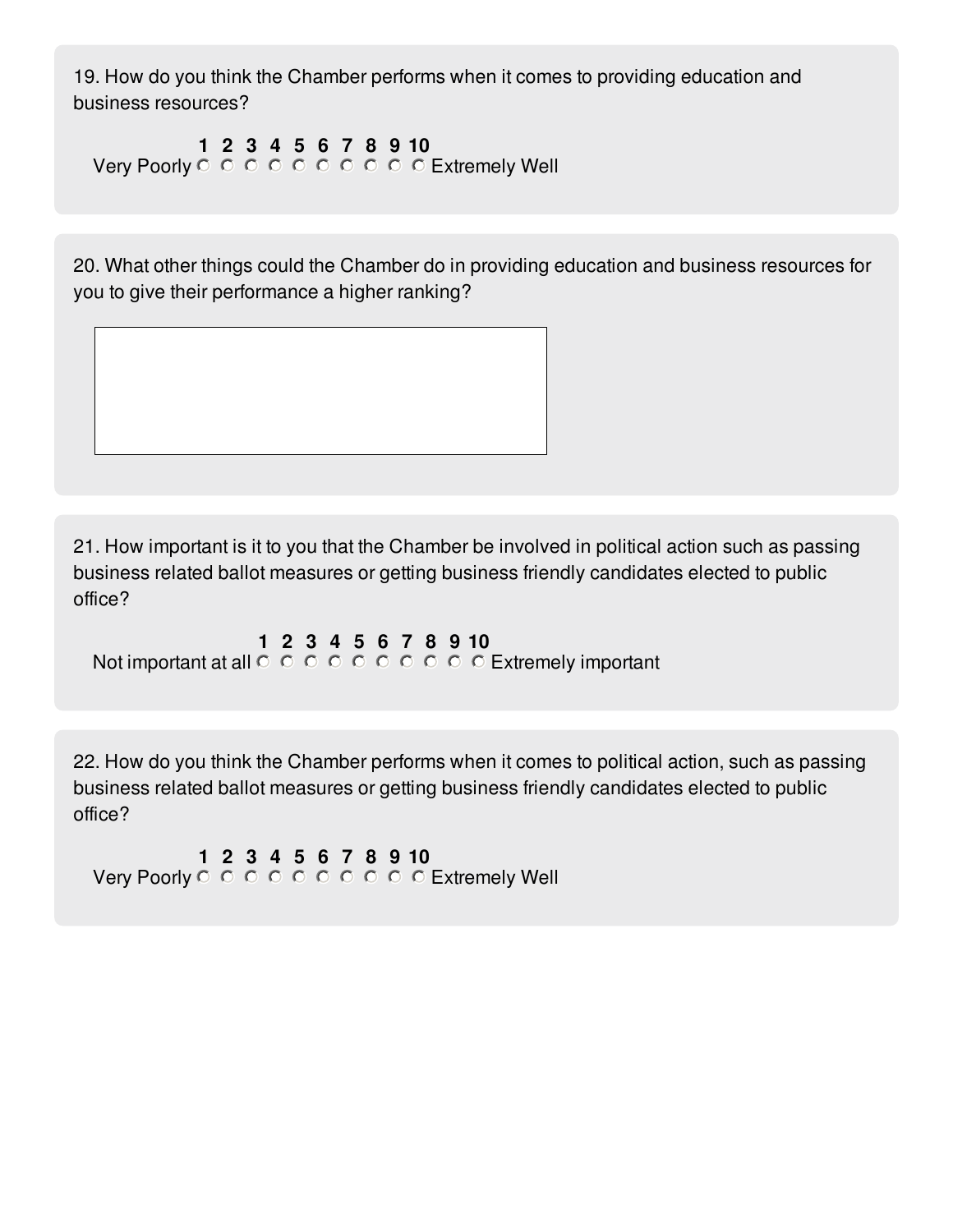23. What other things could the Chamber do in the area of political action for you to give their performance a higher rating?

24. Comparing your own political views/opinions to the Chamber's, do you think the Chamber is politically:

- $\bullet$   $\circ$  More liberal
- $\bullet$   $\circ$  More conservative
- $\bullet$   $\circ$  On the same page with me
- $\bullet$   $\circ$  Don't know/no opinion

25. Which of the following do you think should be the **main** purpose of the Chamber?

- $\circ$  Create a strong local/regional economy
- $\bullet$   $\circ$  Represent the interests of business with government
- $\bullet$   $\circ$  Promote the community
- $\bullet$   $\circ$  Provide education and business resources
- $\bullet$   $\circ$  Provide networking/referral opportunities
- $\circ$  Political action such as pass ballot initiatives or getting candidates elected

26. How influential do you feel the Chamber is on public policy issues in your community?

## **1 2 3 4 5 6 7 8 9 10Don't Know**

Not influential at all Extremely influential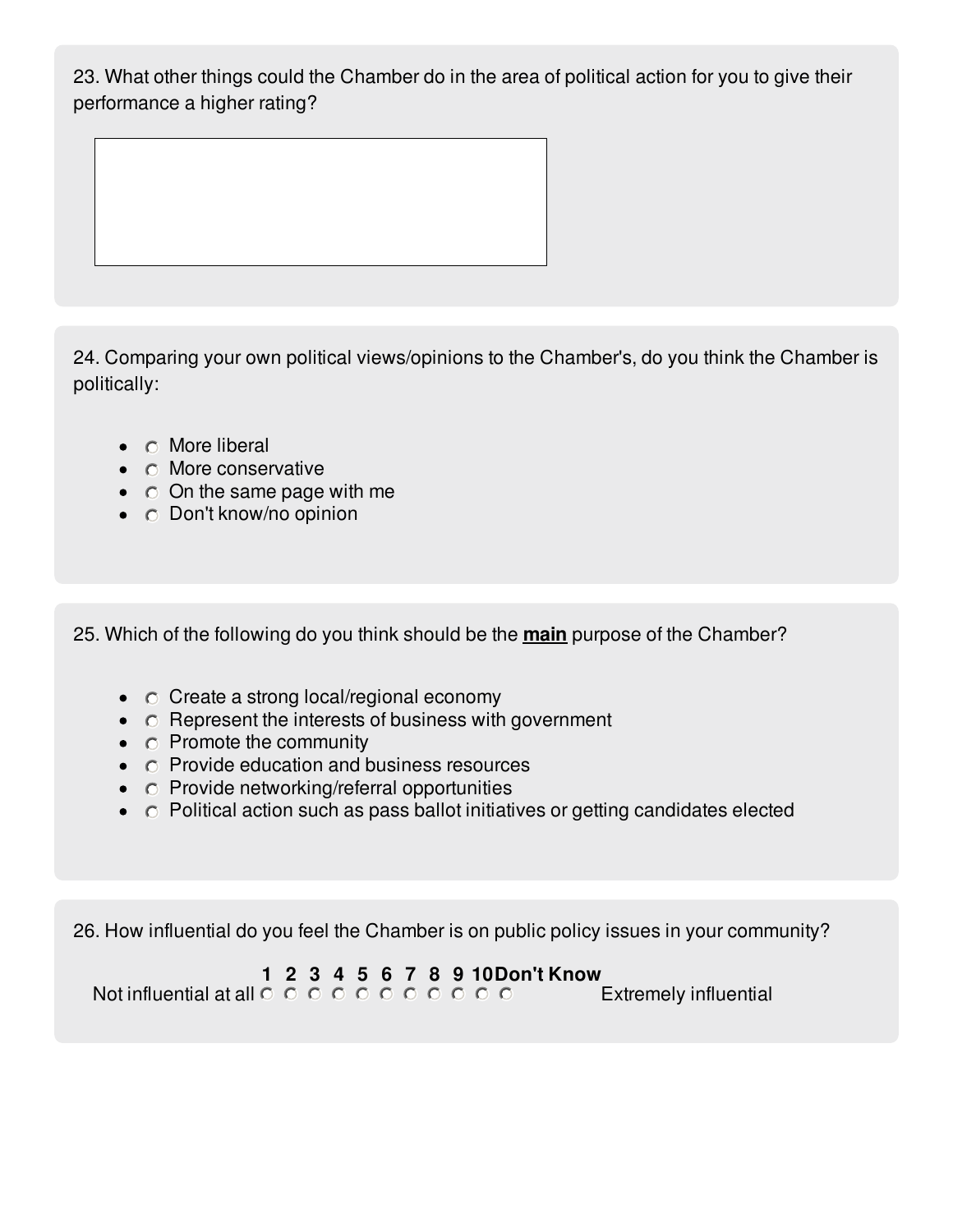27. If a friend of yours was not a member of the Chamber, would you recommend joining the Chamber to your friend?

**1 2 3 4 5 6 7 8 9 10** Definitely NOT Definitely YES

28. How would you rate the President of the Chamber as a community leader?

**1 2 3 4 5 6 7 8 9 10** Not a community leader at all  $\circ \circ \circ \circ \circ \circ \circ \circ \circ \circ \circ$  Very strong community leader

29. On a scale of 1-10, how active are you in the Chamber?

**1 2 3 4 5 6 7 8 9 10** Not active at all  $\circ \circ \circ \circ \circ \circ \circ \circ \circ \circ$  Extremely active

30. How long have you been a member of the Chamber?

- $\bullet$   $\circ$  Less than 1 year
- $\bullet$  0 1 to 2 years
- $\bullet$   $\circ$  3 to 5 years
- $\bullet$  6 to 10 years
- $\bullet$   $\circ$  More than 10 years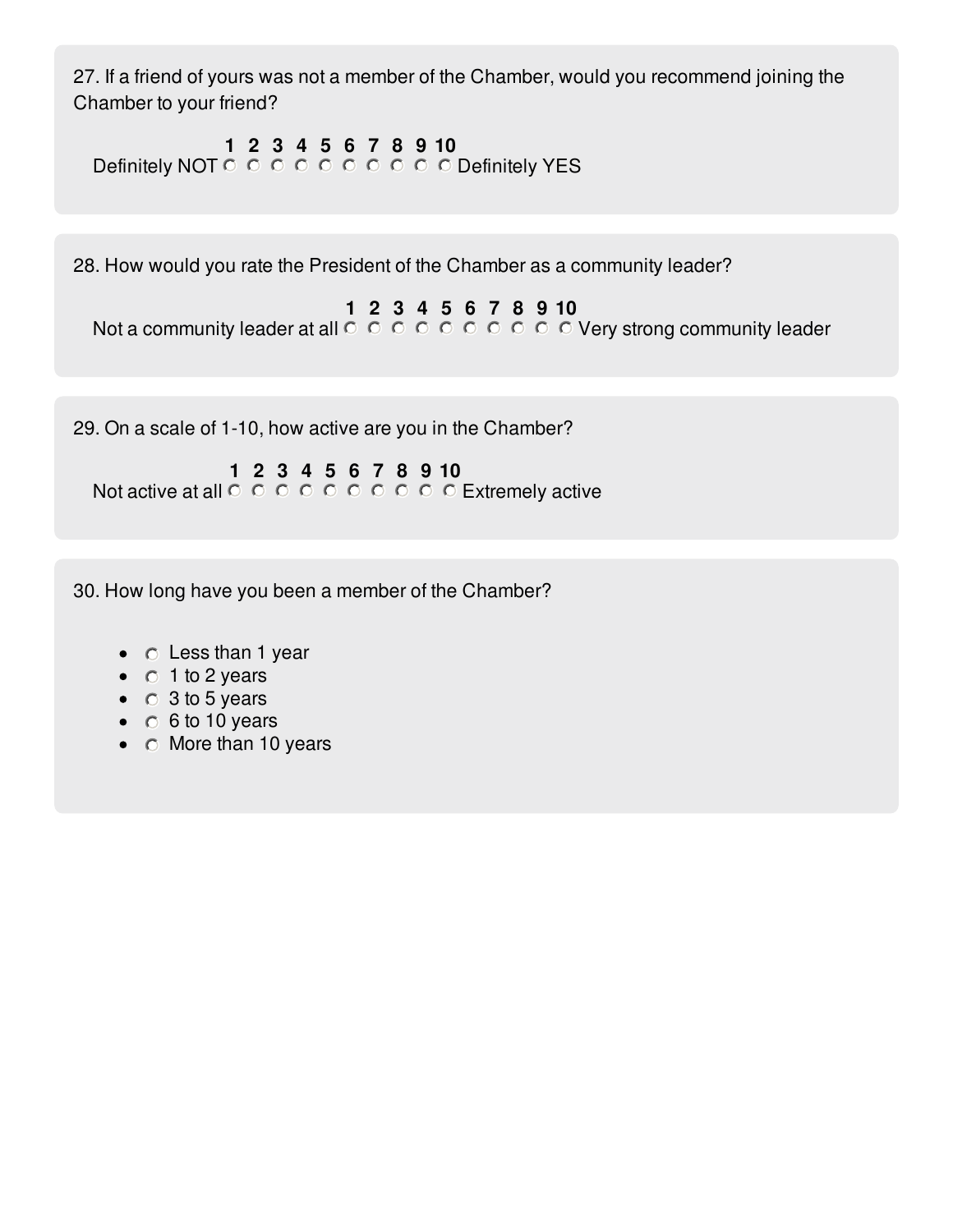31. From the list below, what one classification best fits your organization?

- $\bullet$   $\circ$  Accounting
- $\bullet$   $\circ$  Advertising
- C Aerospace / Aviation / Automotive
- $\bullet$   $\circ$  Agriculture / Forestry / Fishing
- $\bullet$   $\circ$  Biotechnology
- C Business / Professional Services
- C Business Services (Hotels, Lodging Places)
- C Computers (Hardware, Desktop Software)
- $\bullet$   $\circ$  Communications
- $\circ$  Construction / Home Improvement
- $\bullet$   $\circ$  Consulting
- $\bullet$   $\circ$  Education
- C Engineering / Architecture
- C Entertainment / Recreation
- $\bullet$   $\circ$  Finance / Banking / Insurance
- C Food Service
- **Government / Military**
- $\bullet$   $\circ$  Healthcare / Medical
- $\bullet$   $\circ$  Internet
- $\bullet$   $\circ$  Legal
- $\bullet$   $\circ$  Manufacturing
- C Marketing / Market Research / Public Relations
- $\bullet$   $\circ$  Media / Printing / Publishing
- $\bullet$   $\circ$  Mining
- C Non-Profit
- C Pharmaceutical / Chemical
- C Research / Science  $\bullet$
- $\bullet$   $\circ$  Real Estate
- $\bullet$   $\circ$  Retail
- $\bullet$   $\circ$  Telecommunications
- $\circ$  Transportation / Distribution
- **O** Utilities
- C Wholesale
- $\bullet$   $\circ$  Other
- $\bullet$   $\circ$  Retired